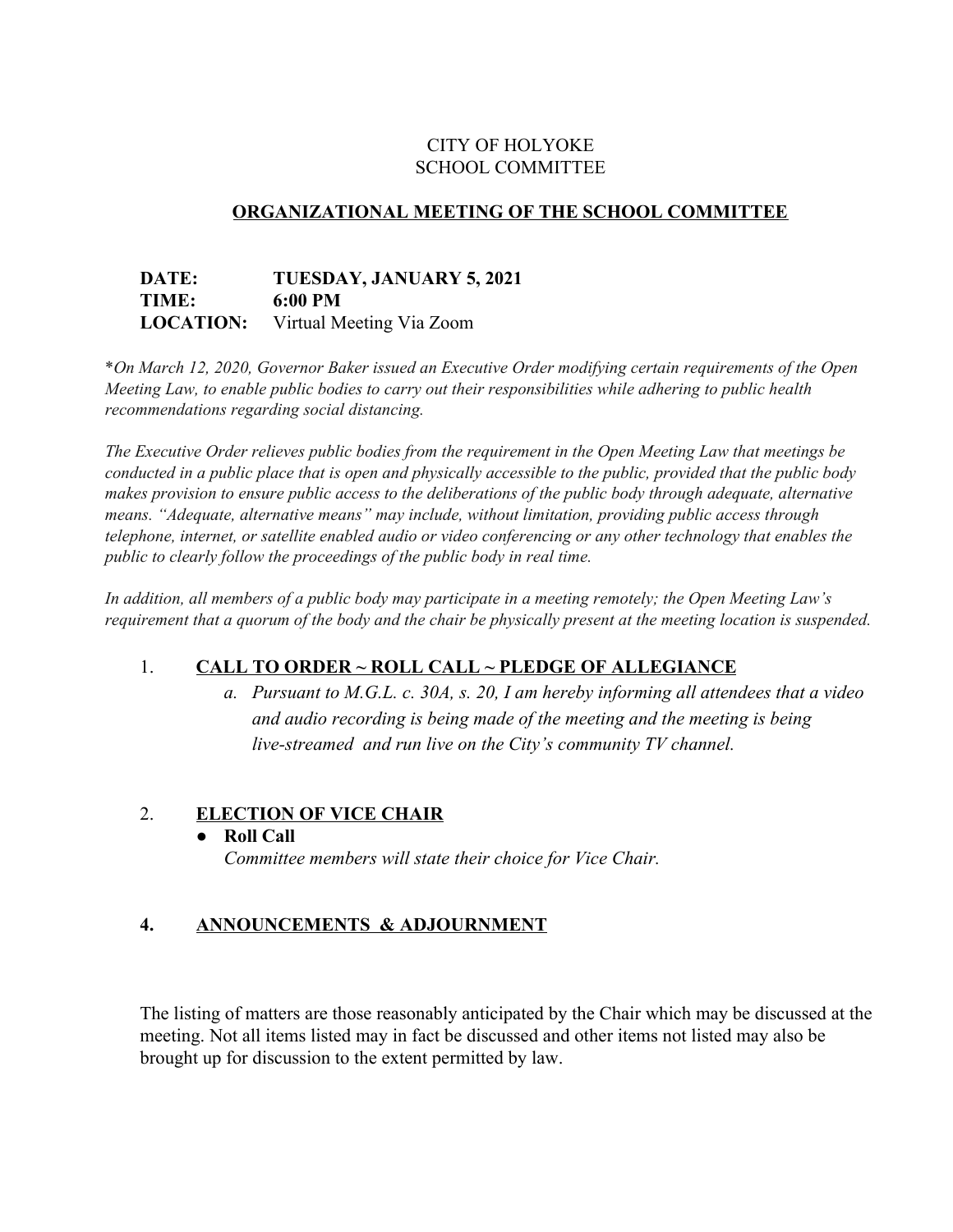# **File: BDA**

# **SCHOOL COMMITTEE ORGANIZATIONAL MEETING**

The Organizational Meeting of' the School Committee shall be held in the Committee room on the first Tuesday following the first Monday in January.

The only business discussed at the Organizational Meeting shall be the election of a Vice Chairperson. The Secretary shall call the roll and each member shall answer stating his/her choice for Vice Chairperson or decline to vote. The vote of a majority of the whole Committee shall be needed to elect. In the absence of the Vice Chairperson at any meeting thereafter, the Committee shall elect, in the manner outlined, a Vice Chairperson pro-tem.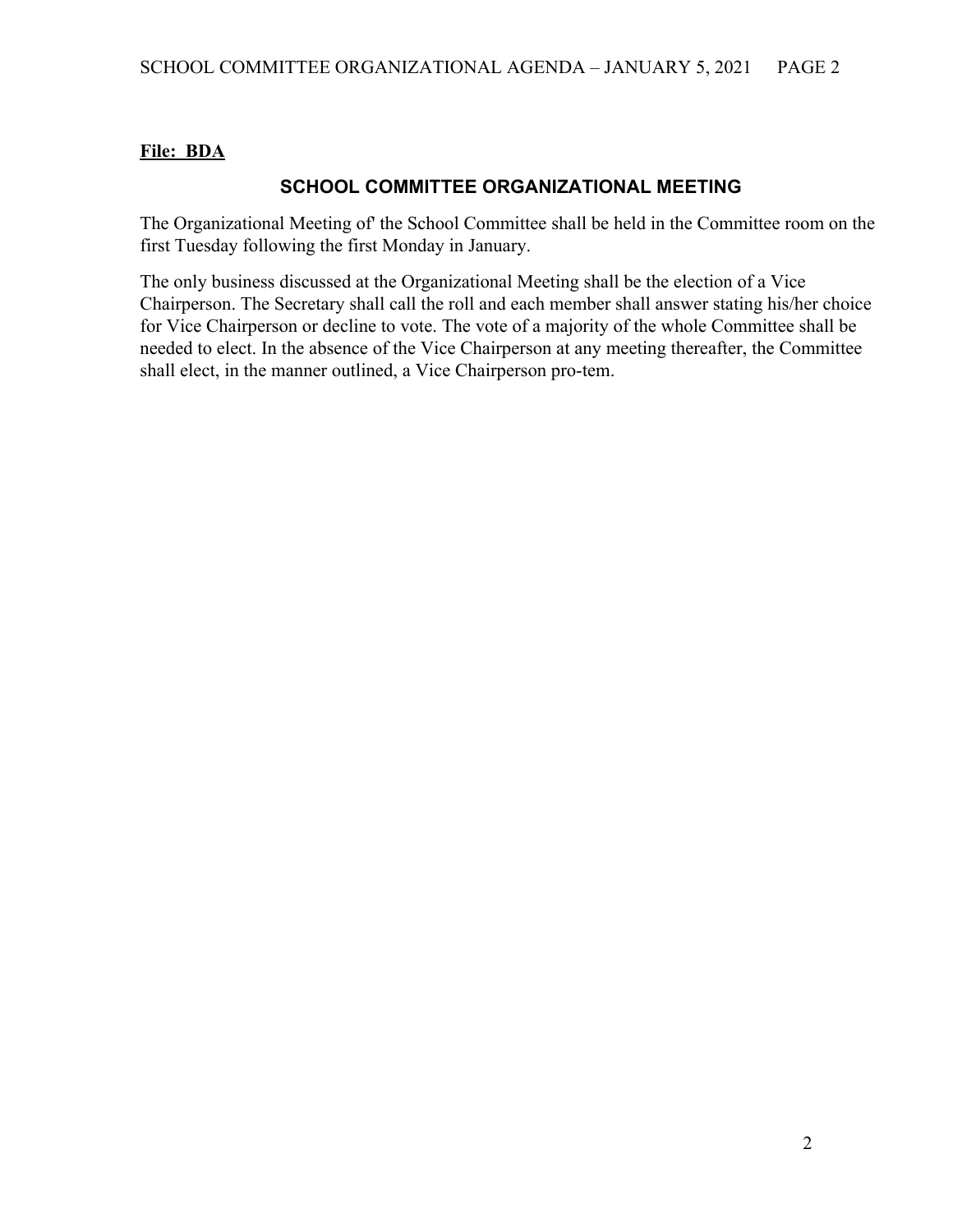# **THE COMMONWEALTH OF MASSACHUSETTS**

**OPEN MEETING LAW, G.L. c. 30A, §§ 18-25<sup>1</sup>**

1 NOTICE: This is NOT the official version of the Massachusetts General Law (MGL). While reasonable efforts have been made to ensure the accuracy and currency of the data provided, do not rely on this information without first checking an official edition of the MGL. \* \* \*

Chapter 28 of the Acts of 2009, sections 17–20, repealed the existing state Open Meeting Law, G.L. c. 30A, §§ 11A, 11A-1/2, county Open Meeting Law, G.L. c. 34, §9F, 9G, and municipal Open Meeting Law, G.L. c. 39, §§ 23A, 23B, and 23C, and replaced them with a single Open Meeting Law covering all public bodies, *G.L. c. 30A, §§ 18-25, enforced by the Attorney General.* \* \* \*

## **Section 18: [DEFINITIONS]**

As used in this section and sections 19 to 25, inclusive, the following words shall, unless the context clearly requires otherwise, have the following meanings:

"Deliberation", an oral or written communication through any medium, including electronic mail, between or among a quorum of a public body on any public business within its jurisdiction; provided, however, that "deliberation" shall not include the distribution of a meeting agenda, scheduling information or

distribution of other procedural meeting or the distribution of reports or documents that may be discussed at a meeting, provided that no opinion of a member is expressed.

"Emergency", a sudden, generally unexpected occurrence or set of circumstances demanding immediate action.

"Executive session", any part of a meeting of a public body closed to the public for deliberation of certain matters.

"Intentional violation", an act or omission by a public body or a member thereof, in knowing violation of the open meeting law.

"Meeting", a deliberation by a public body with respect to any matter within the body's jurisdiction; provided, however, "meeting" shall not include:

(a) an on-site inspection of a project or program, so long as the members do not deliberate; (b) attendance by a quorum of a public body at a public or private gathering, including a conference or training program or a media, social or other event, so long as the members do not deliberate; (c) attendance by a quorum of a public body at a meeting of another public body that has complied with the notice requirements of the open meeting law, so long as the visiting members communicate only by open participation in the meeting on those matters under discussion by the host body and do not deliberate; (d) a meeting of a quasi-judicial board or commission held for the sole purpose of making a decision required in an adjudicatory proceeding brought before it; or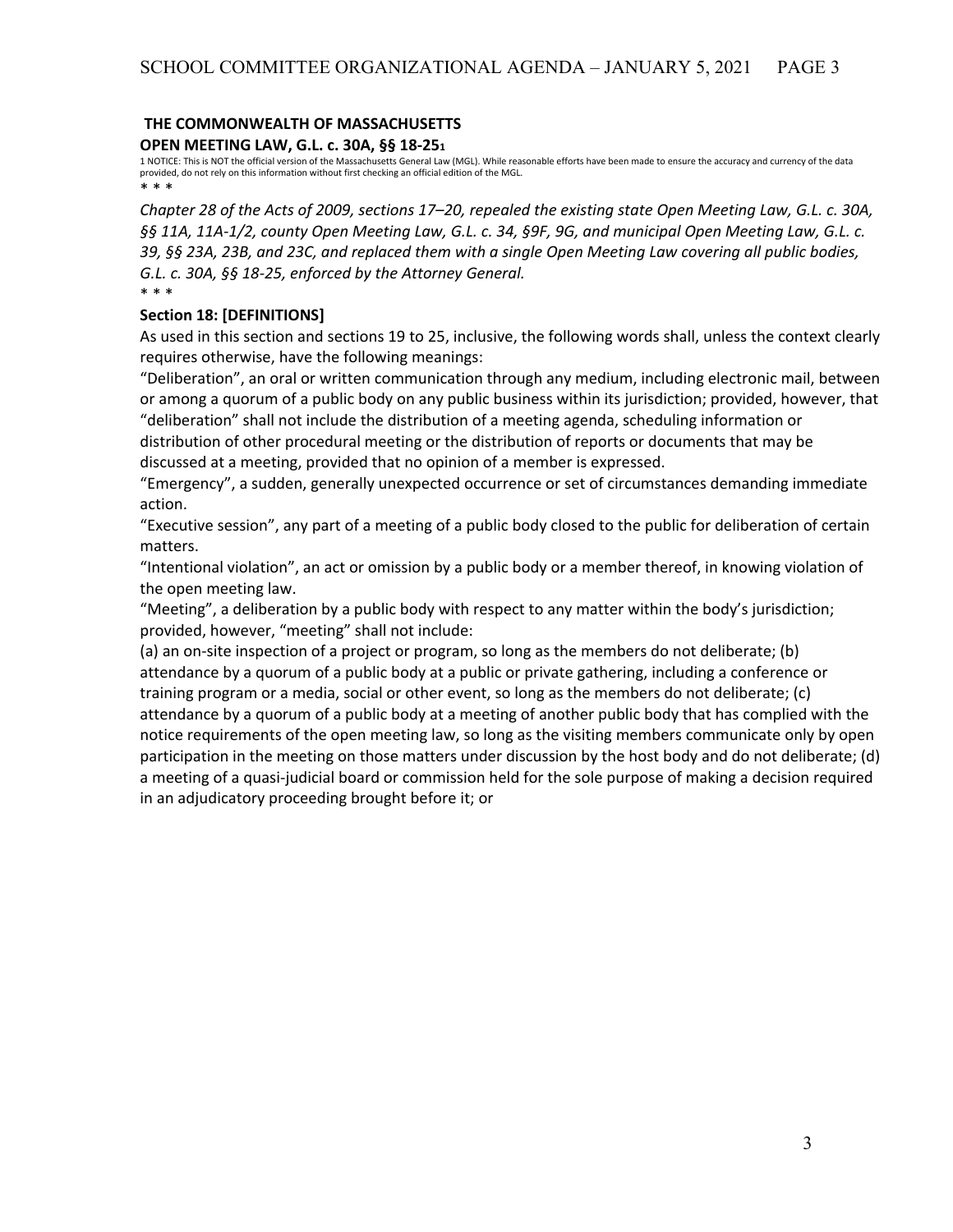(e) a session of a town meeting convened under section 9 of chapter 39 which would include the attendance by a quorum of a public body at any such session.

"Minutes", the written report of a meeting created by a public body required by subsection (a) of section 22 and section 5A of chapter 66.

"Open meeting law", sections 18 to 25, inclusive.

"Post notice", to display conspicuously the written announcement of a meeting either in hard copy or electronic format.

"Preliminary screening", the initial stage of screening applicants conducted by a committee or subcommittee of a public body solely for the purpose of providing to the public body a list of those applicants qualified for further consideration or interview.

"Public body", a multiple-member board, commission, committee or subcommittee within the executive or legislative branch or within any county, district, city, region or town, however created, elected, appointed or otherwise constituted, established to serve a public purpose; provided, however, that the governing board of a local housing, redevelopment or other similar authority shall be deemed a local public body; provided, further, that the governing board or body of any other authority established by the general court to serve a public purpose in the commonwealth or any part thereof shall be deemed a state public body; provided, further, that "public body" shall not include the general court or the committees or recess commissions thereof, bodies of the judicial branch or bodies appointed by a constitutional officer solely for the purpose of advising a constitutional officer and shall not include the board of bank incorporation or the policyholders protective board; and provided further, that a subcommittee shall include any multiple-member body created to advise or make recommendations to a public body. "Quorum", a simple majority of the members of the public body, unless otherwise provided in a general or special law, executive order or other authorizing provision.

## **Section 19. Division of Open Government; Open Meeting Law Training; Open Meeting Law Advisory Commission; Annual Report**

(a) There shall be in the department of the attorney general a division of open government under the direction of a director of open government. The attorney general shall designate an assistant attorney general as the director of the open government division. The director may appoint and remove, subject to the approval of the attorney general, such expert, clerical and other assistants as the work of the division may require. The division shall perform the duties imposed upon the attorney general by the open meeting law, which may include participating, appearing and intervening in any administrative and judicial proceedings pertaining to the enforcement of the open meeting law. For the purpose of such participation, appearance, intervention and training authorized by this chapter the attorney general may expend such funds as may be appropriated therefor.

(b) The attorney general shall create and distribute educational materials and provide training to public bodies in order to foster awareness and compliance with the open meeting law. Open meeting law training may include, but shall not be limited to, instruction in:

(1) the general background of the legal requirements for the open meeting law; (2) applicability of sections 18 to 25, inclusive, to governmental bodies;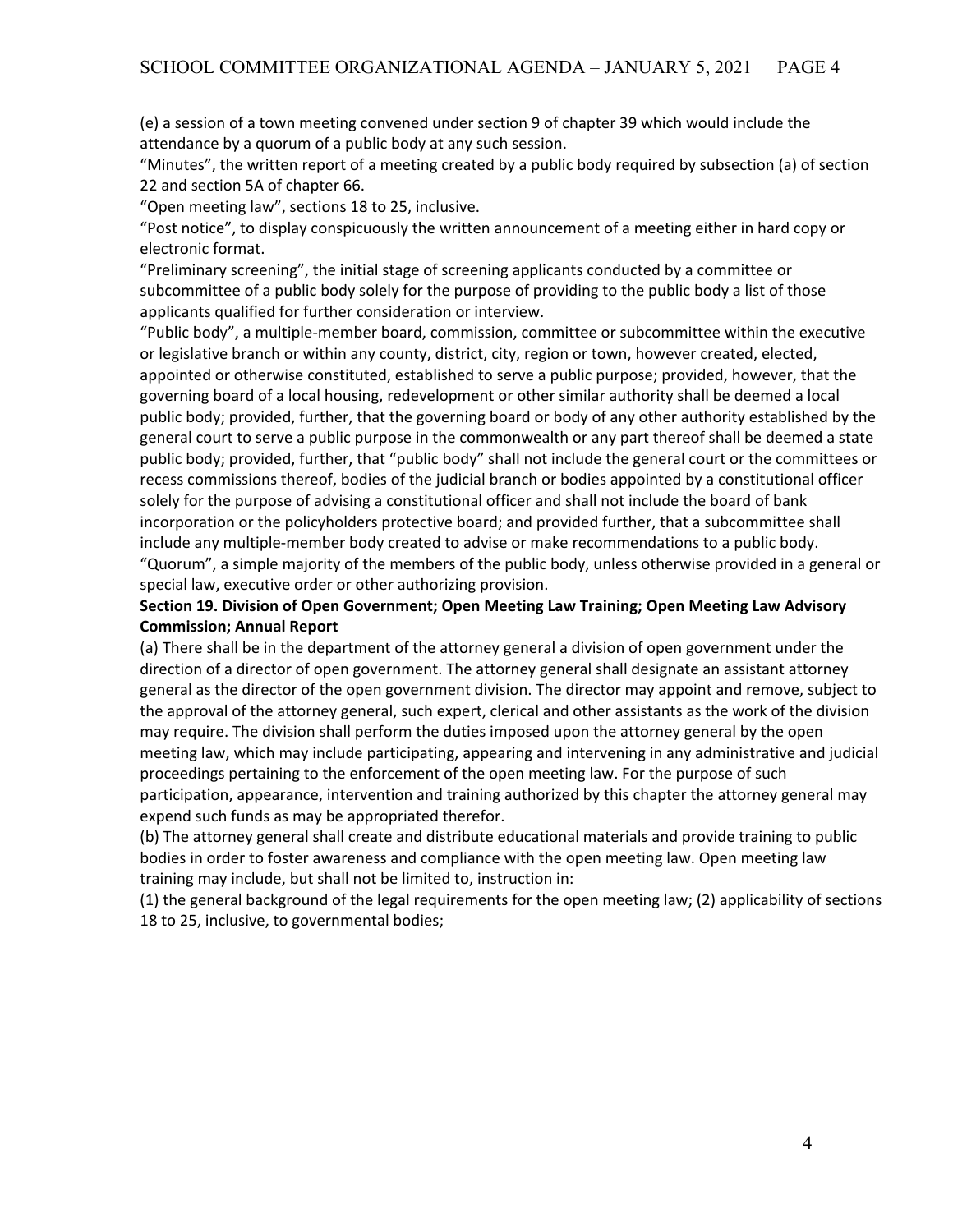(3) the role of the attorney general in enforcing the open meeting law; and (4) penalties and other consequences for failure to comply with this chapter.

(c) There shall be an open meeting law advisory commission. The commission shall consist of 5 members, 2 of whom shall be the chairmen of the joint committee on state administration and regulatory oversight; 1 of whom shall be the president of the Massachusetts Municipal Association or his designee; 1 of whom shall be the president of the Massachusetts Newspaper Publishers Association or his designee; and 1 of whom shall be the attorney general or his designee.

The commission shall review issues relative to the open meeting law and shall submit to the attorney general recommendations for changes to the regulations, trainings, and educational initiatives relative to the open meeting law as it deems necessary and appropriate.

(d) The attorney general shall, not later than January 31, file annually with the commission a report providing information on the enforcement of the open meeting law during the preceding calendar year. The report shall include, but not be limited to:

(1) the number of open meeting law complaints received by the attorney general; (2) the number of hearings convened as the result of open meeting law complaints by the attorney general; (3) a summary of the determinations of violations made by the attorney general; (4) a summary of the orders issued as the result of the determination of an open meeting law violation by the attorney general; (5) an accounting of the fines obtained by the attorney general as the result of open meeting law enforcement actions; (6) the number of actions filed in superior court seeking relief from an order of the attorney general; and (7) any additional information relevant to the administration and enforcement of the open meeting law that the attorney general deems appropriate.

### **Section 20. Meetings of a Public Body to be Open to the Public; Notice of Meeting; Remote Participation; Recording and Transmission of Meeting; Removal of Persons for Disruption of Proceedings** (a) Except as provided in section 21, all meetings of a public body shall be open to the public.

(b) Except in an emergency, in addition to any notice otherwise required by law, a public body shall post notice of every meeting at least 48 hours prior to such meeting, excluding Saturdays, Sundays and legal holidays. In an emergency, a public body shall post notice as soon as reasonably possible prior to such meeting. Notice shall be printed in a legible, easily understandable format and shall contain the date, time and place of such meeting and a listing of topics that the chair reasonably anticipates will be discussed at the meeting.

(c) For meetings of a local public body, notice shall be filed with the municipal clerk and posted in a manner conspicuously visible to the public at all hours in or on the municipal building in which the clerk's office is located.

For meetings of a regional or district public body, notice shall be filed and posted in each city or town within the region or district in the manner prescribed for local public bodies. For meetings of a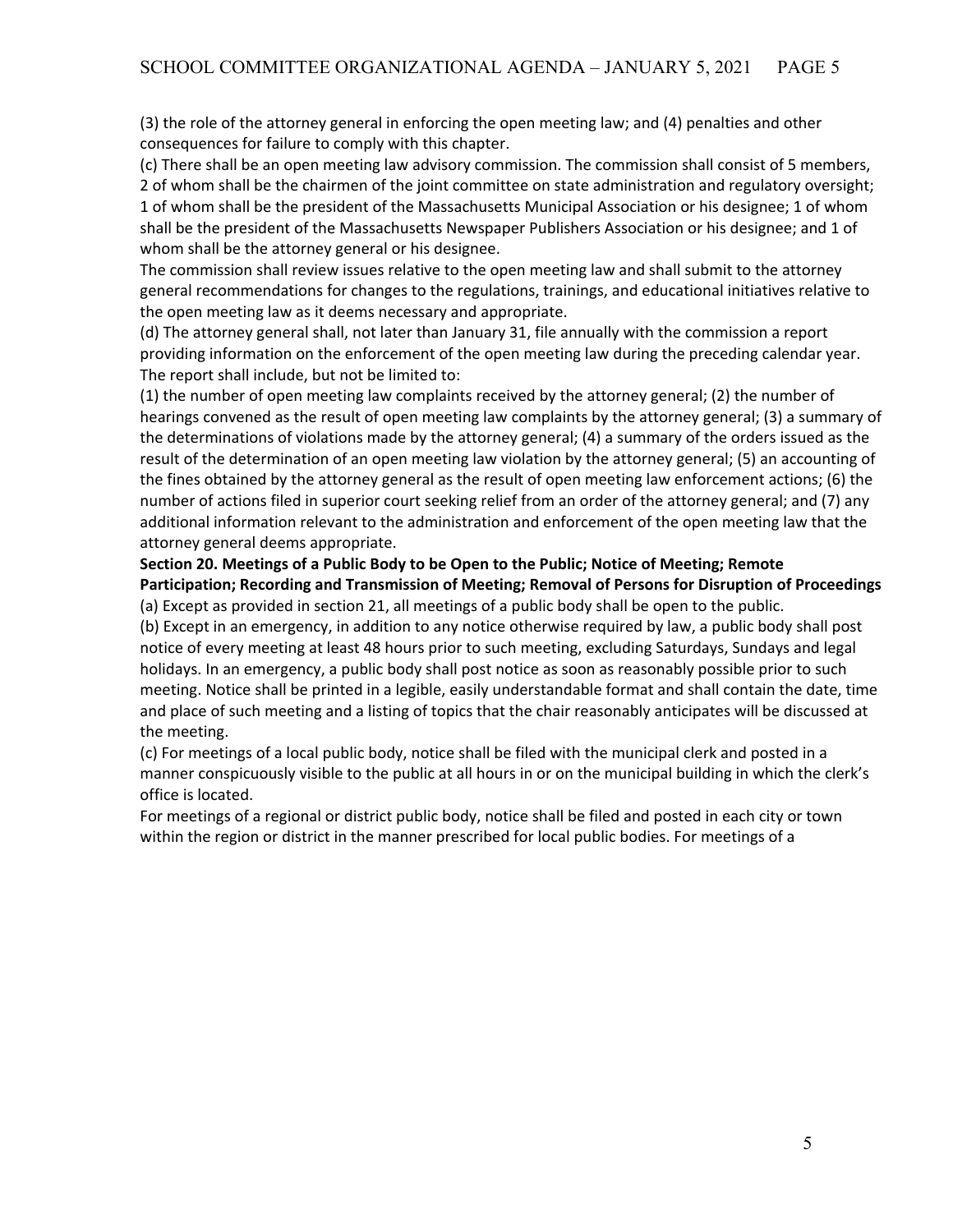regional school district, the secretary of the regional school district committee shall be considered to be its clerk and shall file notice with the clerk of each city or town within such district and shall post the notice in the manner prescribed for local public bodies. For meetings of a county public body, notice shall be filed in the office of the county commissioners and a copy of the notice shall be publicly posted in a manner conspicuously visible to the public at all hours in such place or places as the county commissioners shall designate for the purpose.

For meetings of a state public body, notice shall be filed with the attorney general by posting on a website in accordance with procedures established for this purpose and a duplicate copy of the notice shall be filed with the regulations division of the state secretary's office.

The attorney general shall have the authority to prescribe or approve alternative methods of notice where the attorney general determines such alternative will afford more effective notice to the public.

(d) The attorney general may by regulation or letter ruling, authorize remote participation by members of a public body not present at the meeting location; provided, however, that the absent members and all persons present at the meeting location are clearly audible to each other; and provided, further, that a quorum of the body, including the chair, are present at the meeting location. Such authorized members may vote and shall not be deemed absent for the purposes of section 23D of chapter 39.

(e) After notifying the chair of the public body, any person may make a video or audio recording of an open session of a meeting of a public body, or may transmit the meeting through any medium, subject to reasonable requirements of the chair as to the number, placement and operation of equipment used so as not to interfere with the conduct of the meeting. At the beginning of the meeting the chair shall inform other attendees of any such recordings.

(f) No person shall address a meeting of a public body without permission of the chair, and all persons shall, at the request of the chair, be silent. No person shall disrupt the proceedings of a meeting of a public body. If, after clear warning from the chair, a person continues to disrupt the proceedings, the chair may order the person to withdraw from the meeting and if the person does not withdraw, the chair may authorize a constable or other officer to remove the person from the meeting.

(g) Within 2 weeks of qualification for office, all persons serving on a public body shall certify, on a form prescribed by the attorney general, the receipt of a copy of the open meeting law, regulations promulgated pursuant to section 25 and a copy of the educational materials prepared by the attorney general explaining the open meeting law and its application pursuant to section 19. Unless otherwise directed or approved by the attorney general, the appointing authority, city or town clerk or the executive director or other appropriate administrator of a state or regional body, or their designees, shall obtain such certification from each person upon entering service and shall retain it subject to the applicable records retention schedule where the body maintains its official records. The certification shall be evidence that the member of a public body has read and understands the requirements of the open meeting law and the consequences of violating it.

#### **Section 21. Executive Sessions**

(a) A public body may meet in executive session only for the following purposes: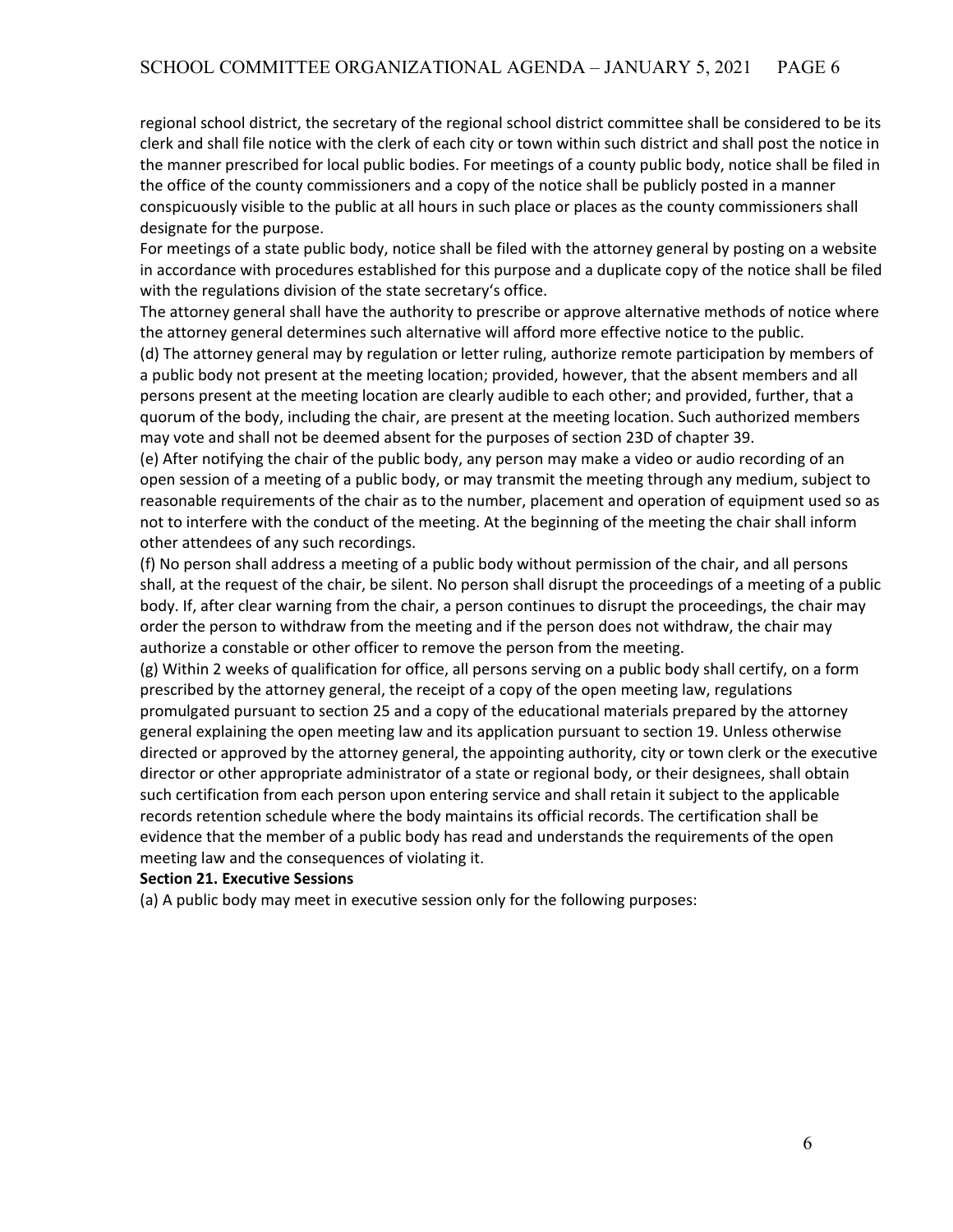1. To discuss the reputation, character, physical condition or mental health, rather than professional competence, of an individual, or to discuss the discipline or dismissal of, or complaints or charges brought against, a public officer, employee, staff member or individual. The individual to be discussed in such executive session shall be notified in writing by the public body at least 48 hours prior to the proposed executive session; provided, however, that notification may be waived upon written agreement of the parties. A public body shall hold an open session if the individual involved requests that the session be open. If an executive session is held, such individual shall have the following rights:

i. to be present at such executive session during deliberations which involve that individual; ii. to have counsel or a representative of his own choosing present and attending for the purpose of advising the individual and not for the purpose of active participation in the executive session; iii. to speak on his own behalf; and iv. to cause an independent record to be created of said executive session by audio-recording or transcription, at the individual's expense.

The rights of an individual set forth in this paragraph are in addition to the rights that he may have from any other source, including, but not limited to, rights under any laws or collective bargaining agreements and the exercise or non-exercise of the individual rights under this section shall not be construed as a waiver of any rights of the individual.

2. To conduct strategy sessions in preparation for negotiations with nonunion personnel or to conduct collective bargaining sessions or contract negotiations with nonunion personnel;

3. To discuss strategy with respect to collective bargaining or litigation if an open meeting may have a detrimental effect on the bargaining or litigating position of the public body and the chair so declares;

4. To discuss the deployment of security personnel or devices, or strategies with respect thereto;

5. To investigate charges of criminal misconduct or to consider the filing of criminal complaints;

6. To consider the purchase, exchange, lease or value of real property if the chair declares that an open meeting may have a detrimental effect on the negotiating position of the public body;

7. To comply with, or act under the authority of, any general or special law or federal grant-in-aid requirements;

8. To consider or interview applicants for employment or appointment by a preliminary screening committee if the chair declares that an open meeting will have a detrimental effect in obtaining qualified applicants; provided, however, that this clause shall not apply to any meeting, including meetings of a preliminary screening committee, to consider and interview applicants who have passed a prior preliminary screening;

9. To meet or confer with a mediator, as defined in section 23C of chapter 233, with respect to any litigation or decision on any public business within its jurisdiction involving another party, group or entity, provided that:

(i) any decision to participate in mediation shall be made in an open session and the parties, issues involved and purpose of the mediation shall be disclosed; and (ii) no action shall be taken by any public body with respect to those issues which are the subject of the mediation without deliberation and approval for such action at an open session; or

10. To discuss trade secrets or confidential, competitively-sensitive or other proprietary information provided in the course of activities conducted by a governmental body as an energy supplier under a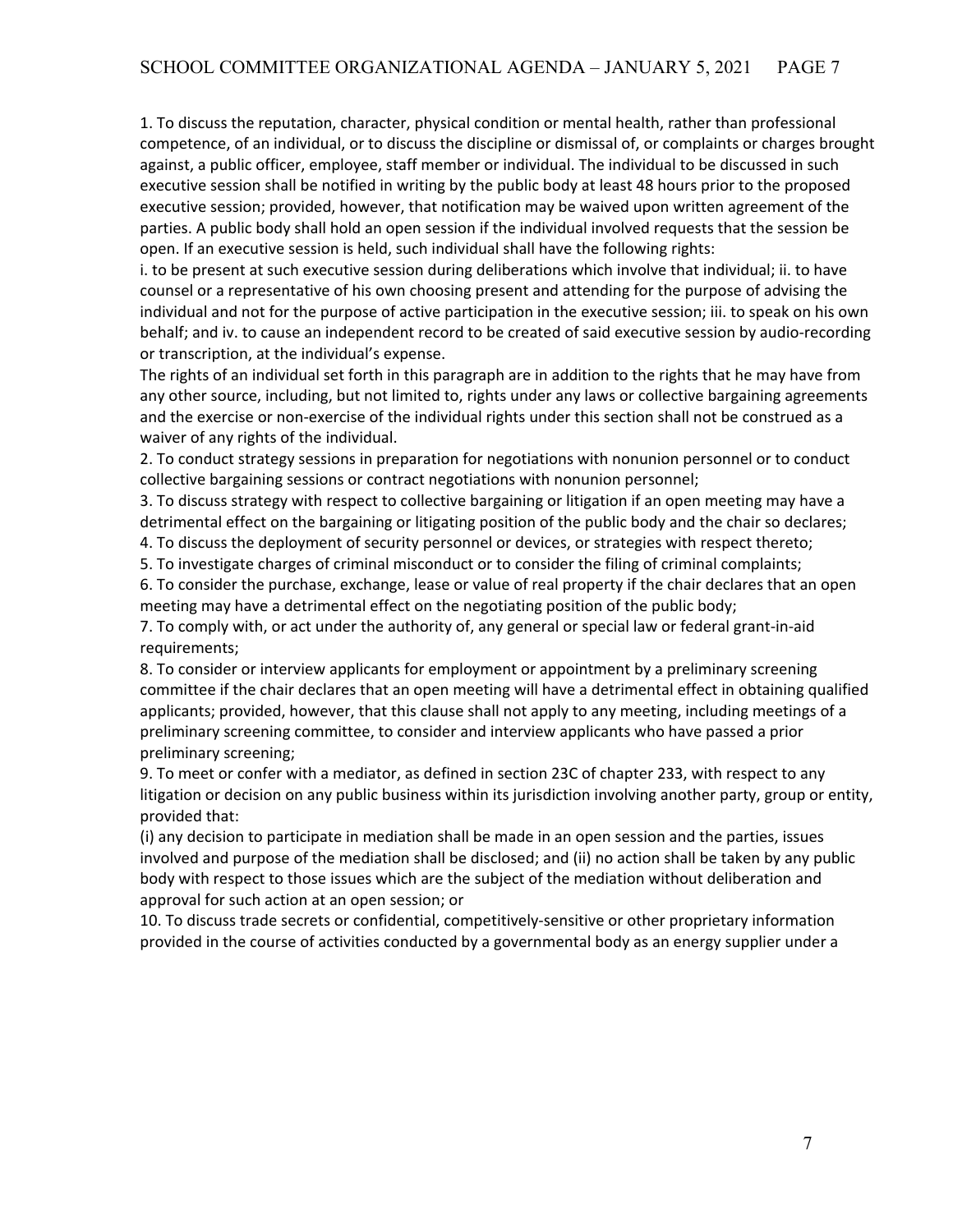license granted by the department of public utilities pursuant to section 1F of chapter 164, in the course of activities conducted as a municipal aggregator under section 134 of said chapter 164 or in the course of activities conducted by a cooperative consisting of governmental entities organized pursuant to section 136 of said chapter 164, when such governmental body, municipal aggregator or cooperative determines that such disclosure will adversely affect its ability to conduct business in relation to other entities making, selling or distributing electric power and energy.

(b) A public body may meet in closed session for 1 or more of the purposes enumerated in subsection (a) provided that:

1. the body has first convened in an open session pursuant to section 21;

2. a majority of members of the body have voted to go into executive session and the vote of each member is recorded by roll call and entered into the minutes;

3. before the executive session, the chair shall state the purpose for the executive session, stating all subjects that may be revealed without compromising the purpose for which the executive session was called;

4. the chair shall publicly announce whether the open session will reconvene at the conclusion of the executive session; and

5. accurate records of the executive session shall be maintained pursuant to section 23.

### **Section 22. Meeting Minutes; Records**

(a) A public body shall create and maintain accurate minutes of all meetings, including executive sessions, setting forth the date, time and place, the members present or absent, a summary of the discussions on each subject, a list of documents and other exhibits used at the meeting, the decisions made and the actions taken at each meeting, including the record of all votes.

(b) No vote taken at an open session shall be by secret ballot. Any vote taken at an executive session shall be recorded by roll call and entered into the minutes.

(c) Minutes of all open sessions shall be created and approved in a timely manner. The minutes of an open session, if they exist and whether approved or in draft form, shall be made available upon request by any person within 10 days.

(d) Documents and other exhibits, such as photographs, recordings or maps, used by the body at an open or executive session shall, along with the minutes, be part of the official record of the session.

(e) The minutes of any open session, the notes, recordings or other materials used in the preparation of such minutes and all documents and exhibits used at the session, shall be public records in their entirety and not exempt from disclosure pursuant to any of the exemptions under clause Twenty-sixth of section 7 of chapter 4. Notwithstanding this paragraph, the following materials shall be exempt from disclosure to the public as personnel information: (1) materials used in a performance evaluation of an individual bearing on his professional competence, provided they were not created by the members of the body for the purposes of the evaluation; and (2) materials used in deliberations about employment or appointment of individuals, including applications and supporting materials; provided, however, that any resume submitted by an applicant shall not be exempt.

(f) The minutes of any executive session, the notes, recordings or other materials used in the preparation of such minutes and all documents and exhibits used at the session, may be withheld from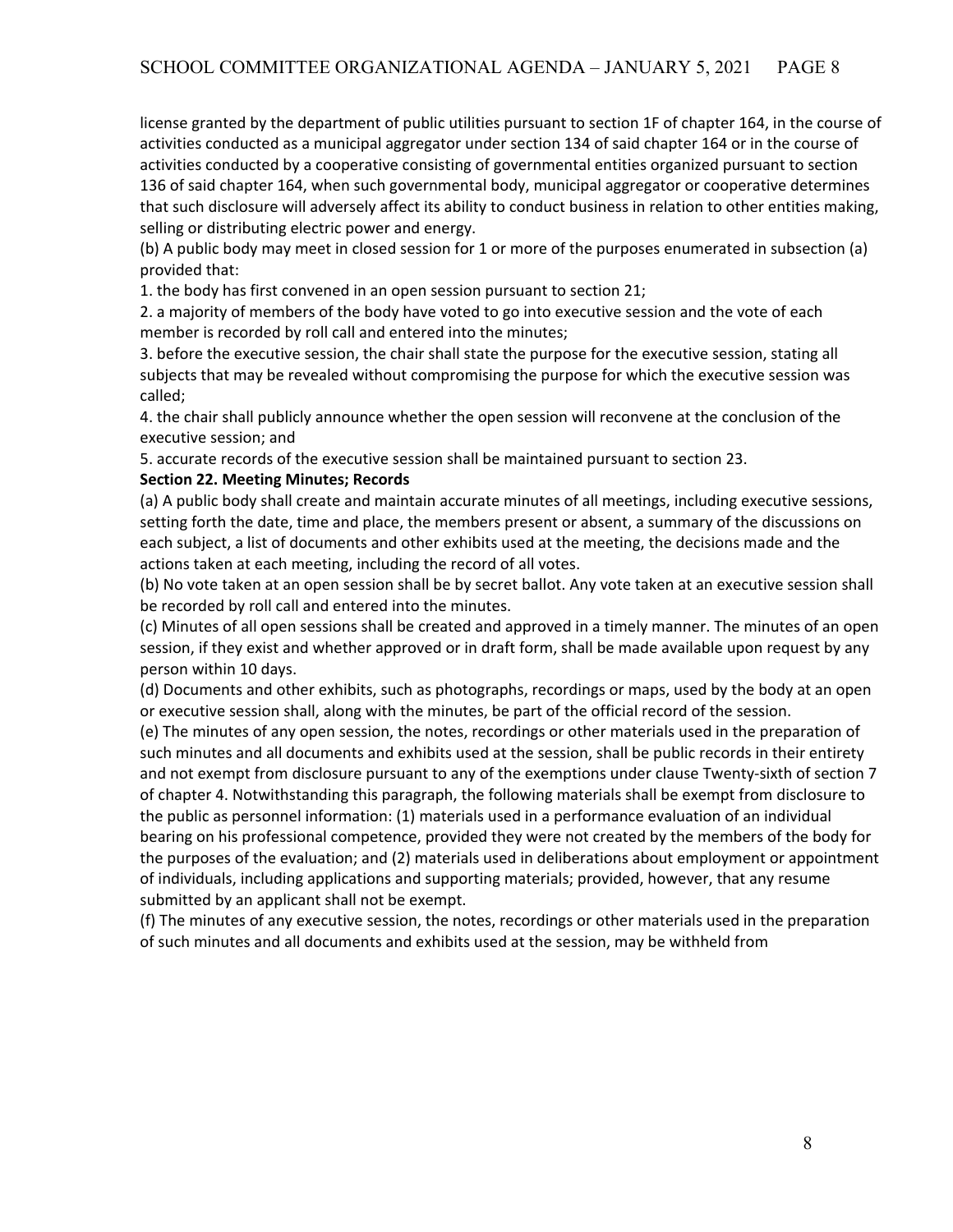disclosure to the public in their entirety under subclause (a) of clause Twenty-sixth of section 7 of chapter 4, as long as publication may defeat the lawful purposes of the executive session, but no longer; provided, however, that the executive session was held in compliance with section 21.

When the purpose for which a valid executive session was held has been served, the minutes, preparatory materials and documents and exhibits of the session shall be disclosed unless the attorney-client privilege or 1 or more of the exemptions under said clause Twenty-sixth of said section 7 of said chapter 4 apply to withhold these records, or any portion thereof, from disclosure.

For purposes of this subsection, if an executive session is held pursuant to clause (2) or (3) of subsections (a) of section 21, then the minutes, preparatory materials and documents and exhibits used at the session may be withheld from disclosure to the public in their entirety, unless and until such time as a litigating, negotiating or bargaining position is no longer jeopardized by such disclosure, at which time they shall be disclosed unless the attorney-client privilege or 1 or more of the exemptions under said clause Twenty-sixth of said section 7 of said chapter 4 apply to withhold these records, or any portion thereof, from disclosure.

(g)(1) The public body, or its chair or designee, shall, at reasonable intervals, review the minutes of executive sessions to determine if the provisions of this subsection warrant continued non-disclosure. Such determination shall be announced at the body's next meeting and such announcement shall be included in the minutes of that meeting.

(2) Upon request by any person to inspect or copy the minutes of an executive session or any portion thereof, the body shall respond to the request within 10 days following receipt and shall release any such minutes not covered by an exemption under subsection (f); provided, however, that if the body has not performed a review pursuant to paragraph (1), the public body shall perform the review and release the non-exempt minutes, or any portion thereof, not later than the body's next meeting or 30 days, whichever first occurs. A public body shall not assess a fee for the time spent in its review.

### **Section 23. Enforcement of Open Meeting Law; Complaints; Hearings; Civil Actions**

(a) Subject to appropriation, the attorney general shall interpret and enforce the open meeting law. (b) At least 30 days prior to the filing of a complaint with the attorney general, the complainant shall file a written complaint with the public body, setting forth the circumstances which constitute the alleged violation and giving the body an opportunity to remedy the alleged violation; provided, however, that such complaint shall be filed within 30 days of the date of the alleged violation. The public body shall, within 14 business days of receipt of a complaint, send a copy of the complaint to the attorney general and notify the attorney general of any remedial action taken. Any remedial action taken by the public body in response to a complaint under this subsection shall not be admissible as evidence against the public body that a violation occurred in any later administrative or judicial proceeding relating to such alleged violation. The attorney general may authorize an extension of time to the public body for the purpose of taking remedial action upon the written request of the public body and a showing of good cause to grant the extension.

(c) Upon the receipt of a complaint by any person, the attorney general shall determine, in a timely manner, whether there has been a violation of the open meeting law. The attorney general may, and before imposing any civil penalty on a public body shall, hold a hearing on any such complaint. Following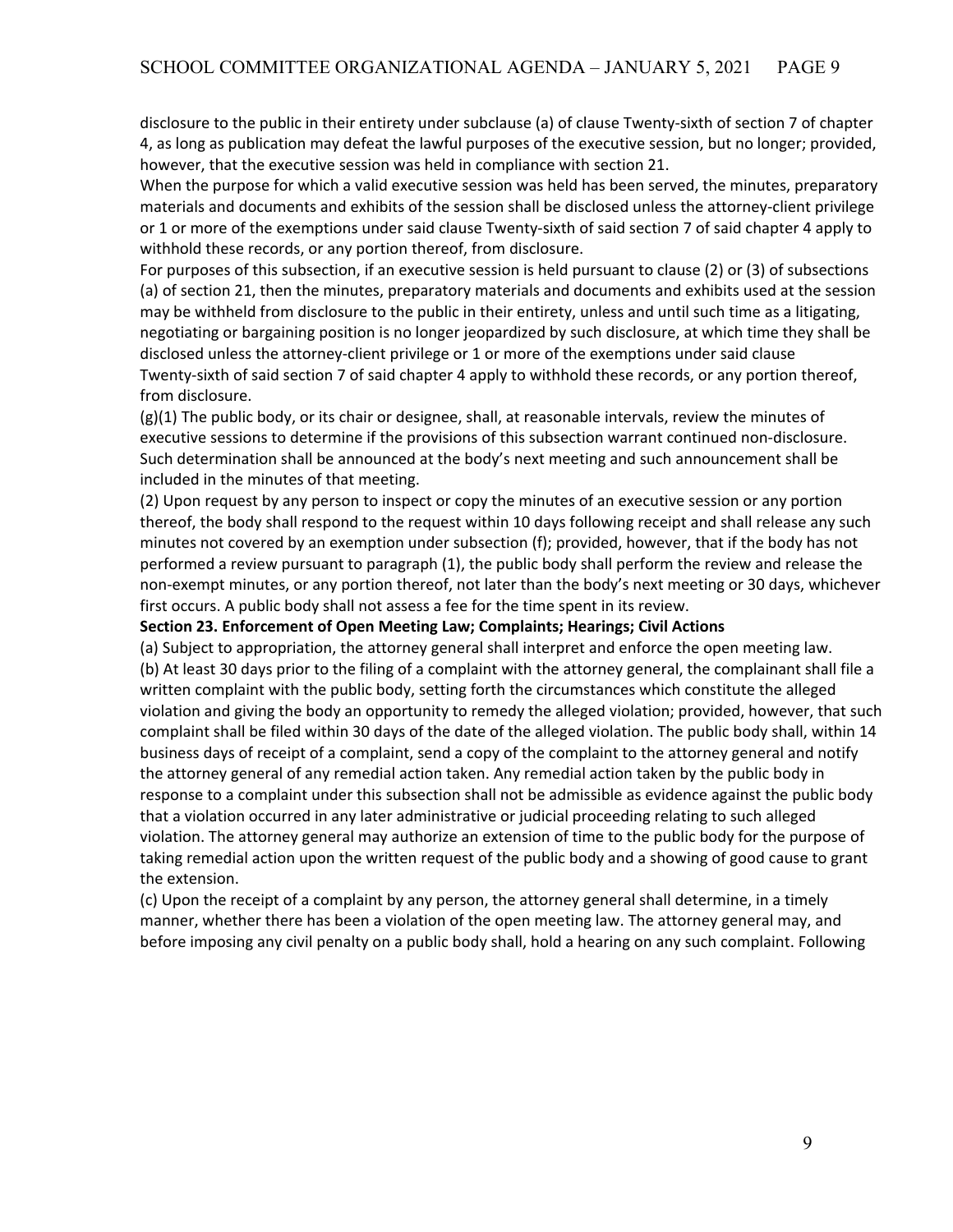a determination that a violation has occurred, the attorney general shall determine whether the public body, 1 or more of the members, or both, are responsible and whether the violation was intentional or unintentional. Upon the finding of a violation, the attorney general may issue an order to:

(1) compel immediate and future compliance with the open meeting law;

(2) compel attendance at a training session authorized by the attorney general;

(3) nullify in whole or in part any action taken at the meeting;

(4) impose a civil penalty upon the public body of not more than \$1,000 for each intentional violation;

(5) reinstate an employee without loss of compensation, seniority, tenure or other benefits;

(6) compel that minutes, records or other materials be made public; or

(7) prescribe other appropriate action.

(d) A public body or any member of a body aggrieved by any order issued pursuant to this section may, notwithstanding any general or special law to the contrary, obtain judicial review of the order only through an action in superior court seeking relief in the nature of certiorari; provided, however, that notwithstanding section 4 of chapter 249, any such action shall be commenced in superior court within 21 days of receipt of the order. Any order issued under this section shall be stayed pending judicial review; provided, however, that if the order nullifies an action of the public body, the body shall not implement such action pending judicial review.

(e) If any public body or member thereof shall fail to comply with the requirements set forth in any order issued by the attorney general, or shall fail to pay any civil penalty imposed within 21 days of the date of issuance of such order or within 30 days following the decision of the superior court if judicial review of such order has been timely sought, the attorney general may file an action to compel compliance. Such action shall be filed in Suffolk superior court with respect to state public bodies and, with respect to all other public bodies, in the superior court in any county in which the public body acts or meets. If such body or member has not timely sought judicial review of the order, such order shall not be open to review in an action to compel compliance.

(f) As an alternative to the procedure in subsection (b), the attorney general or 3 or more registered voters may initiate a civil action to enforce the open meeting law.

Any action under this subsection shall be filed in Suffolk superior court with respect to state public bodies and, with respect to all other public bodies, in the superior court in any county in which the public body acts or meets.

In any action filed pursuant to this subsection, in addition to all other remedies available to the superior court, in law or in equity, the court shall have all of the remedies set forth in subsection (c).

In any action filed under this subsection, the order of notice on the complaint shall be returnable not later than 10 days after the filing and the complaint shall be heard and determined on the return day or on such day as the court shall fix, having regard to the speediest possible determination of the cause consistent with the rights of the parties; provided, however, that orders may be issued at any time on or after the filing of the complaint without notice when such order is necessary to fulfill the purposes of the open meeting law. In the hearing of any action under this subsection, the burden shall be on the respondent to show by a preponderance of the evidence that the action complained of in such complaint was in accordance with and authorized by the open meeting law; provided, however, that no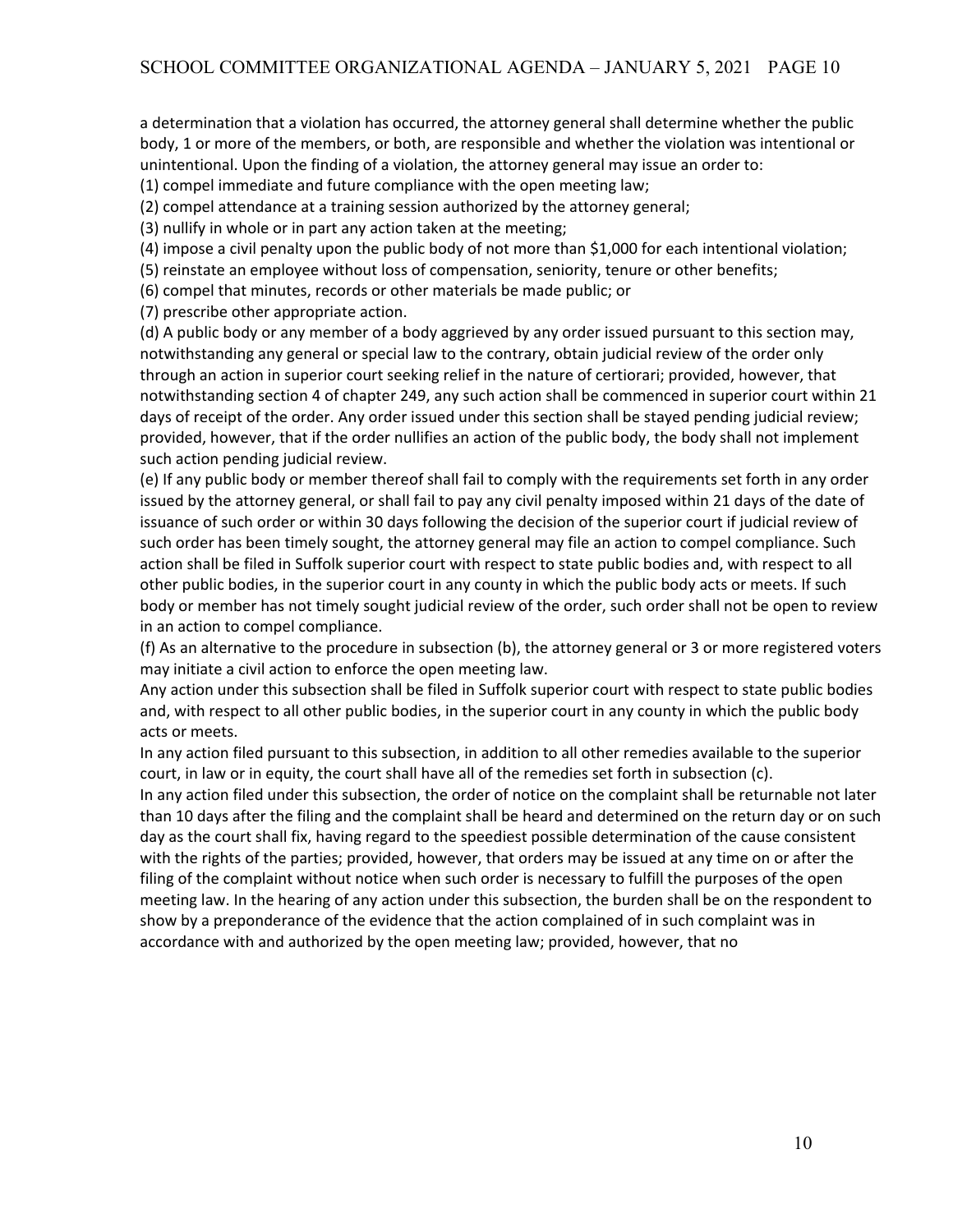civil penalty may be imposed on an individual absent proof that the action complained of violated the open meeting law.

(g) It shall be a defense to the imposition of a penalty that the public body, after full disclosure, acted in good faith compliance with the advice of the public body's legal counsel.

(h) Payment of civil penalties under this section paid to or received by the attorney general shall be paid into the general fund of the commonwealth.

### **Section 24. Investigation by Attorney General of Violations of Open Meeting Law**

(a) Whenever the attorney general has reasonable cause to believe that a person, including any public body and any other state, regional, county, municipal or other governmental official or entity, has violated the open meeting law, the attorney general may conduct an investigation to ascertain whether in fact such person has violated the open meeting law. Upon notification of an investigation, any person, public body or any other state, regional, county, municipal or other governmental official or entity who is the subject of an investigation, shall make all information necessary to conduct such investigation available to the attorney general. In the event that the person, public body or any other state, regional, county, municipal or other governmental official or entity being investigated does not voluntarily provide relevant information to the attorney general within 30 days of receiving notice of the investigation, the attorney general may: (1) take testimony under oath concerning such alleged violation of the open meeting law; (2) examine or cause to be examined any documentary material of whatever nature relevant to such alleged violation of the open meeting law; and (3) require attendance during such examination of documentary material of any person having knowledge of the documentary material and take testimony under oath or acknowledgment in respect of any such documentary material. Such testimony and examination shall take place in the county where such person resides or has a place of business or, if the parties consent or such person is a nonresident or has no place of business within the commonwealth, in Suffolk county. (b) Notice of the time, place and cause of such taking of testimony, examination or attendance shall be given by the attorney general at least 10 days prior to the date of such taking of testimony or examination. (c) Service of any such notice may be made by: (1) delivering a duly-executed copy to the person to be served or to a partner or to any officer or agent authorized by appointment or by law to receive service of process on behalf of such person; (2) delivering a duly-executed copy to the principal place of business in the commonwealth of the person to be served; or (3) mailing by registered or certified mail a duly-executed copy addressed to the person to be served at the principal place of business in the commonwealth or, if said person has no place of business in the commonwealth, to his principal office or place of business.

(d) Each such notice shall: (1) state the time and place for the taking of testimony or the examination and the name and address of each person to be examined, if known and, if the name is not known, a general description sufficient to identify him or the particular class or group to which he belongs; (2) state the statute and section thereof, the alleged violation of which is under investigation and the general subject matter of the investigation; (3) describe the class or classes of documentary material to be produced thereunder with reasonable specificity, so as fairly to indicate the material